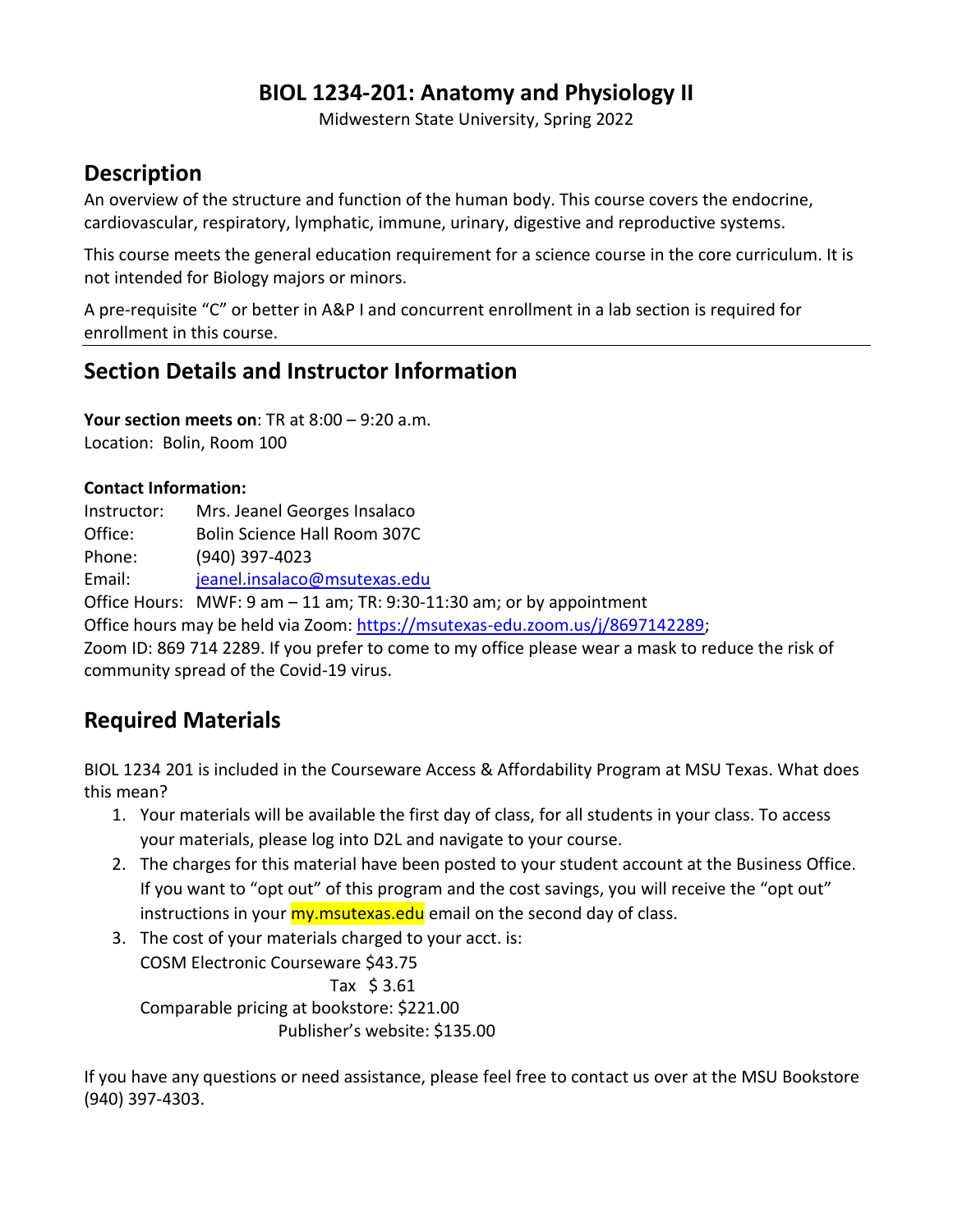#### **For Lecture:**

- **Required**: Anatomy and Physiology: Unity of Form and Function, 9 e by Saladin and McFarland, ISBN 9781264349227. This provides access to the eBook and SmartBook: as well as lab simulations and virtual dissections.
- **Required:** A computer with internet access
- For those who prefer a physical textbook you may purchase a Loose Leaf ISBN: 9781264260744
- Four Scantron sheets for in-class lecture exams (can be purchased in the bookstore)

### **This course uses Desire-to-Learn (D2L) extensively.**

Each student is expected to be familiar with D2L as it will be a primary source of communication regarding assignments, exam materials, and general course information. You can log into **[D2L](https://d2l.mwsu.edu/)** through the MSU Homepage. If you experience difficulties, please contact MSU's technical support department by phone at 940-397-4278, or by email at [helpdesk@msutexas.edu.](mailto:helpdesk@msutexas.edu)

For technical support for Connect: **Phone:** (800) 331-5094 **Online:** Submit a Support Request **Chat:** Chat with a Representative

## **Evaluation Procedures**

### **How your grade will be calculated**

In lecture, 80% of your average will come from 4 equally weighted exam grades, 15% of your lecture grade will come from weekly Smartbook assignments and 5 % from your participation. Smartbook is an adaptive learning tool that you access via the McGraw Hill Connect link on the D2L homepage. You get full points for completing the assignments. Participation will be assessed by the percentage of the uploaded lecture PowerPoints/videos that you review weekly.

At the end of the semester, the lecture and lab components of this course will be combined into a single weighted average, with 75% of the final grade coming from lecture, and the remaining 25% coming from lab.

Lecture and lab grades will be determined as follows.

| А | 90-100%   |
|---|-----------|
| B | 80-89%    |
| C | 70-79%    |
| D | 60-69%    |
| F | below 60% |

| Item in Lecture          | % of Lecture<br>Grade |
|--------------------------|-----------------------|
| Lecture exam average     | 80%                   |
| <b>Connect Smartbook</b> | 15%                   |
| Participation            | 5%                    |

| Item in Lab    | % of Lab |
|----------------|----------|
|                | Grade    |
| Lab quizzes    | 30       |
| Poster project | 10       |
| Lab midterm    | 30       |
| Lab final      | 30       |
|                |          |

| <b>Overall Course</b> | % of Overall |
|-----------------------|--------------|
| Grade                 | Course Grade |
| Lecture average       | 75%          |
| Lab average           | 25%          |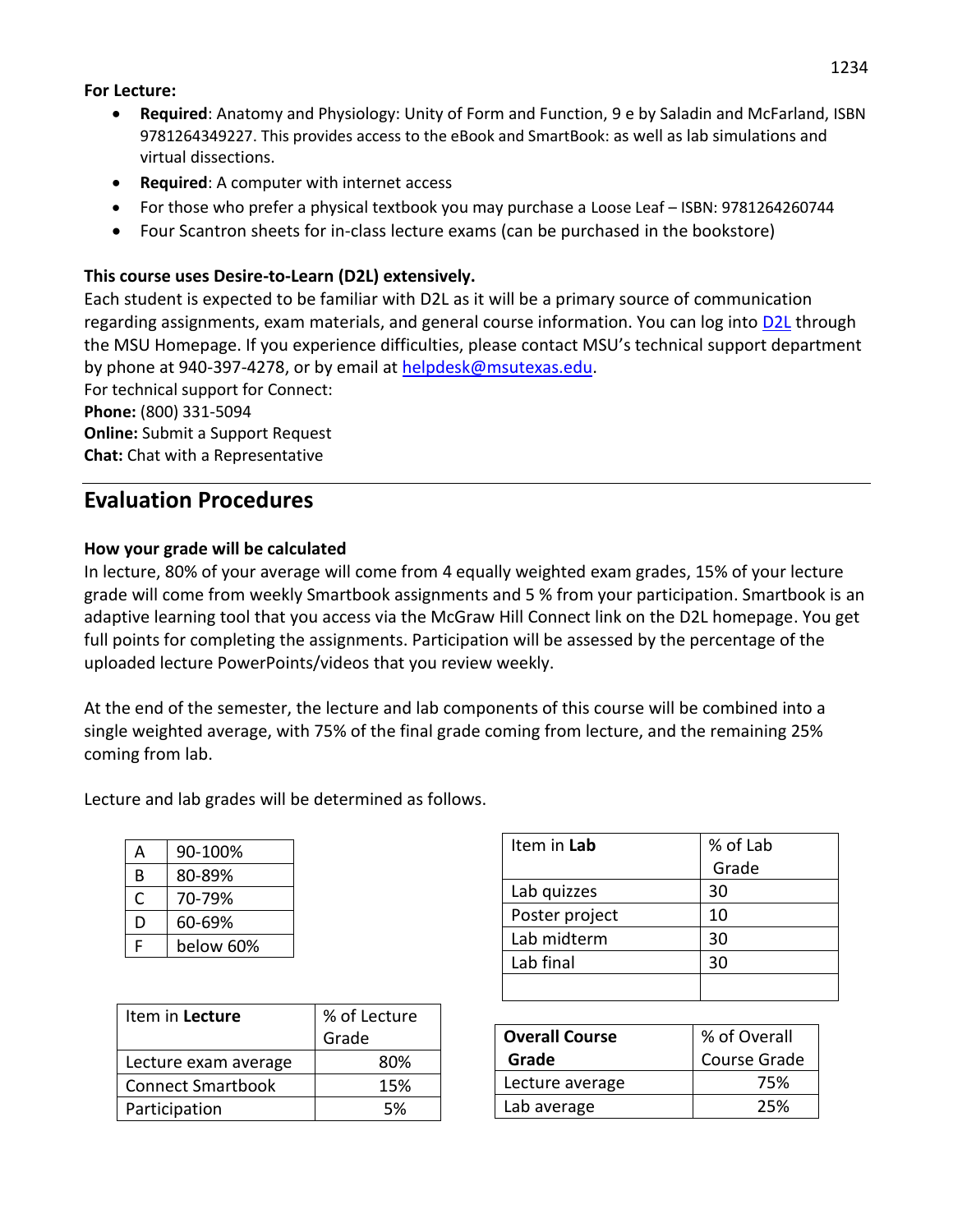Note: Final grades are rounded to the NEAREST whole number (0.5 rounds up, 0.4 rounds down). Grades will NOT be curved (adjusted) *for students close to a cut-off between letter grades. A grade of C or better is required to enroll in BIOL 1234 Anatomy & Physiology II (see University catalog).*

#### **More about exams**

- There will be four multiple-choice exams in the lecture part of this course. Exams will require a Scantron sheet, which students must bring to the exam. They can be purchased in packs of four at the MSU bookstore. If an exam must be taken online Lockdown Browser and Respondus monitor will be used. You will need a webcam.
- Exams will be based off of material covered in the lectures.
- **No exam grades will be dropped**.

### **If you are late to an exam**

If you are late to an in-class exam but no one has turned in a completed exam yet, you have the remaining exam time to take your test. If a student has already turned in the exam, you must schedule a make-up test (see below for "missed exams").

### **About missed exams**

A make-up exam will only be allowed at the instructor's discretion and if the student contacts the instructor during business hours **before** or, in the case of unforeseen circumstances, the same day that the exam was originally scheduled.

If a make-up exam is granted, it must be taken during the instructor's available office hours, no later than the next business day after the originally scheduled exam.

Failure to contact the instructor within the accepted time, inability to take the exam during the instructor's available office hours or failure to show up for the arranged appointment will result in a zero for that exam.

The make-up exam may not be the same as the original exam and will most likely be in essay or shortanswer format.

### **Integrity is expected from all students.**

If a student is suspected of cheating, he/she may receive a zero for that assignment. The student may also be dropped from the course and/or ultimately be reported to the Dean of students for academic dishonesty.

Any action suspicious of cheating, attempting to cheat, or helping someone cheat on an exam (such as but not limited to looking on someone else's paper, using notes, having a cell phone or any electronic device out during an exam, or recording or communicating exam content to other students) will result in termination of your exam and a grade of zero. If I can see any kind of electronic device (such as a cell phone) during an exam, regardless of what you are using it for, this may also result in automatic termination of and a zero on your exam.

For more information about the University Academic Misconduct Policy, see the 2020-2021 MSU [Student Handbook](https://msutexas.edu/student-life/_assets/files/handbook.pdf), Appendix E, "Academic Dishonesty Policies and Procedures"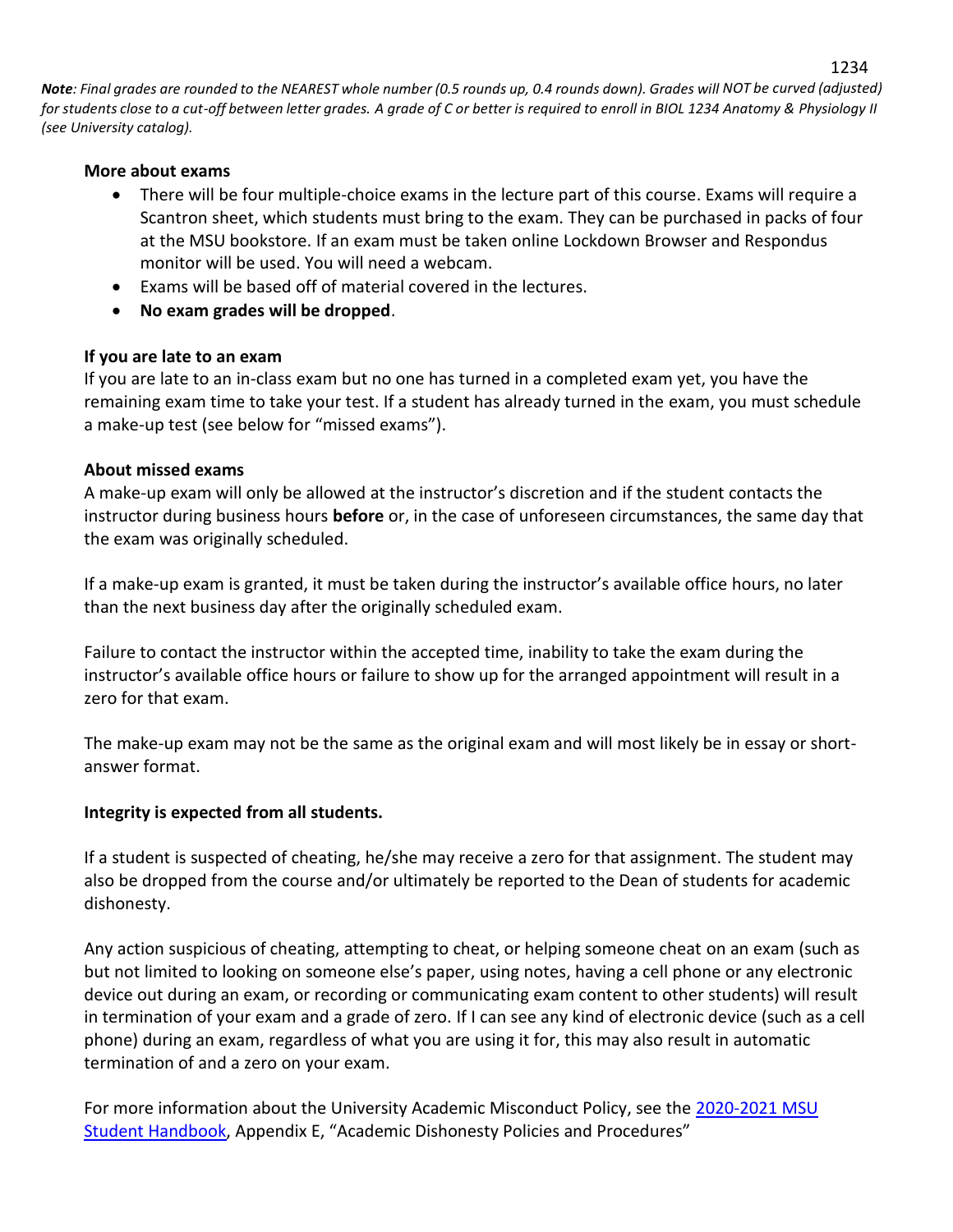## **Frequently asked questions about grades:**

How do I know what my grades are?

- Lecture grades will be posted on the lecture D2L page
- Lab averages will be updated in D2L after the midterm and final exams.

How do I calculate my overall course grade so far?

•  $[$ (lecture average so far) x  $(0.75)$ ] +  $[$ (lab average so far) x  $(0.25)$ ] = Course Grade

Will you round my average?

• I will only round averages in instances where the average would normally and mathematically round up to the next number (such as in instances of 0.5 and higher). For example, an average of 89.5 will round to a 90.

Is there any extra credit I can do?

 **No**. Generally, I find that extra credit is unfair to students and discourages hard work from the start if students think they can make easy points with extra credit assignments. If you cannot complete the material assigned for credit then you will not be able to do extra work.

## **Attendance Policy**

You are expected to attend classes. If you are experiencing illness or any signs/symptoms of Covid-19 DO NOT attend class and contact me as soon as possible to make alternate arrangements. A student may request to limit or eliminate their physical class attendance due to an underlying condition through the Disability Support Services.

#### **In general**

The only absences that are counted as excused by MSU are those required for MSU organizations or events. All other absences are deemed as excused or unexcused at the instructor's discretion.

The student is responsible for all material, announcements, reminders, and changes to the syllabus (should they occur) discussed in class whether or not you were present.

#### **In lecture**

While attendance in lecture will be recorded it will not be used in calculating your grade. However, excessive absences may result in you being instructor-dropped from the course particularly if you are at risk of failing the course. I will contact you by email before I do this.

#### **Lab attendance**

Attendance will be measured based on completion of lab quizzes and lab activities. **More than two unexcused absences in lab** can result in an F in the course or removal from the course.